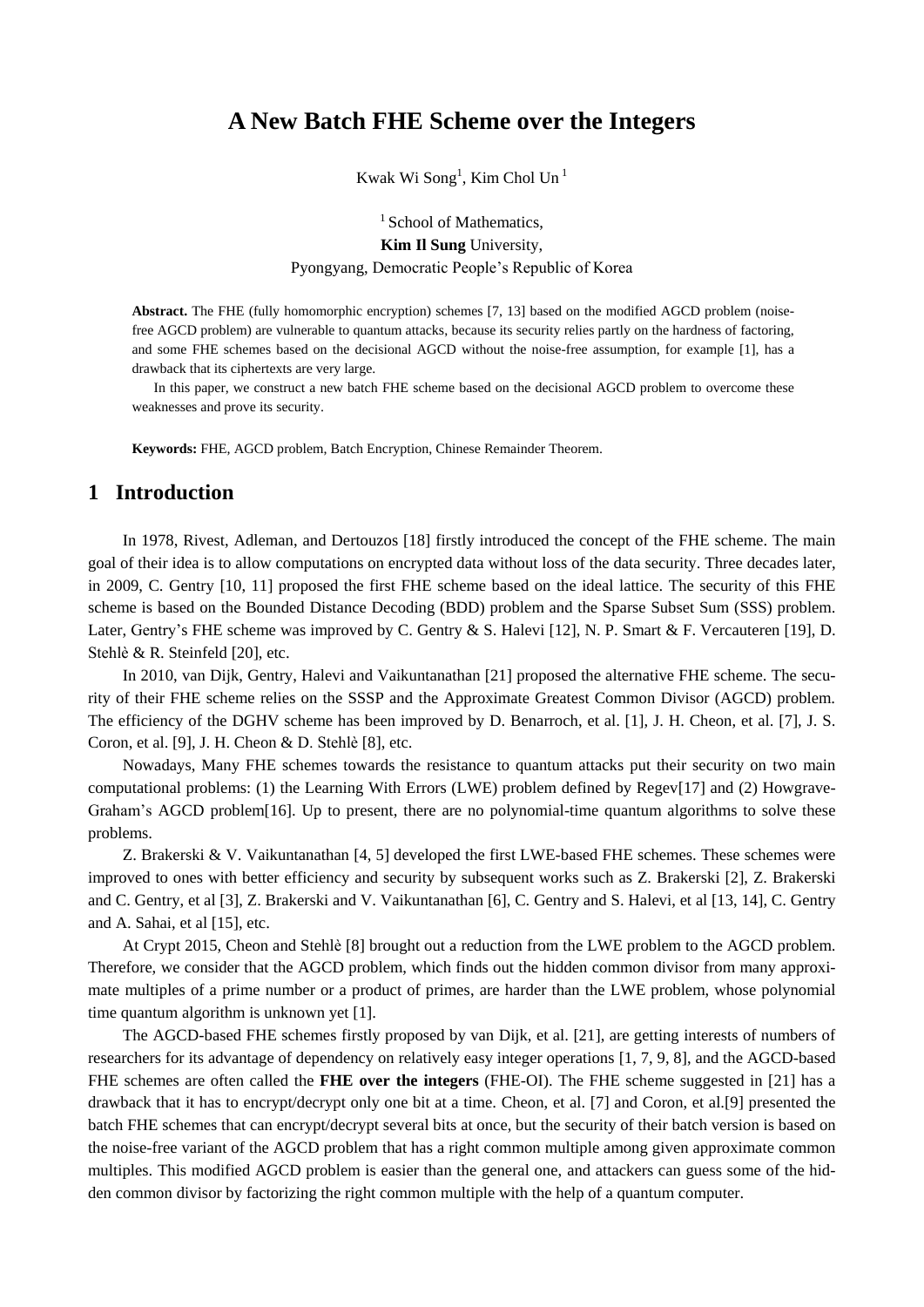In [8], the authors suggested new AGCD-based FHE scheme invulnerable to quantum attack in order to overcome the defects of [7, 9]. However, they could not overcome the defect of encryption/decryption per one bit. Therefore, they suggested the construction of a batch one of their FHE scheme as an open problem.

On the other hand, Benarroch, et al. [1] proposed a new FHE-OI scheme and its batch version that are resistant to quantum attacks, but they have longer ciphertexts than the one in [8].

**Our Contribution**: In [8], the authors only constructed the non-batched FHE scheme, and pointed out that their scheme may be extended to a batch version, similarly to [7, 9]. However, there is a serious difference of the schemes in [7, 9] and the one in [8]. The difference is that the security of the scheme in [8] is based on the original AGCD problem and the ones in [7, 9] is based on the noise-free variant of the AGCD problem. To be more exact, the first element of the public-key  $x_0$  has different property in [8] and [7, 9]. In [8],  $x_0$  is an approximate common multiple of primes, but in  $[7, 9]$ ,  $x_0$  is an exact common multiple of the hidden prime. Therefore, there are some issues to construct batch version of [8].

In this paper, we suggest a new batch FHE scheme with much shorter ciphertexts than the one in [1], which can be a partial solution of one open problem in [8], and prove its security.

# **2 Preliminaries**

#### **2.1 Notation**

We denote by  $a \leftarrow A$  selecting an element a uniformly at random from a finite set A. When  $\varphi$  is a distribution, we denote by  $a \leftarrow \varphi$  selecting a sample a according to the distribution  $\varphi$ . If x is real, then [x] is the nearest integer to x, rounding upwards if there are two. Given  $x \in \mathbf{R}$  and  $p \in \mathbf{Z}^+$ , we use  $\left[ x \right]_p$  to denote unique number in  $\left(-\frac{p}{2}, \frac{p}{2}\right]$  that satisfies the condition  $\left(x - \left[x\right]_p\right)$  mod  $p = 0$ .

We use the CRT representations. For given pairwise coprime integers  $p_1, ..., p_k$ , we define  $\text{CRT}_{p_1,\ldots,p_k}(a_1,\ldots,a_k)$  as a unique integer in  $(-T/2,T/2]$  such that  $\text{CRT}_{p_1,\ldots,p_k}(a_1,\ldots,a_k) \equiv a_i \pmod{p_i}$  for  $i=1,\ldots,k$ . Exactly

$$
\text{CRT}_{p_1,\dots,p_k}(a_1,\dots,a_k) = \left[\sum_{i=1}^k a_i \hat{p}_i \left(\hat{p}_i^{-1} \bmod p_i\right)\right]_T,
$$

where  $T \coloneqq \prod_{j=1}^k$  $T := \prod_{j=1}^{k} p_j$  and  $\hat{p}_i := T/p_i = \prod_{j=1}^{k} p_j / p_i$ *k*  $\hat{p}_i := T/p_i = \prod_{j=1}^k p_j / p_i$ . CRT<sub>p<sub>1</sub>,...,p<sub>k</sub></sub>( $\mathbf{a}_1$ ,..., $\mathbf{a}_k$ ) = (CRT<sub>p<sub>1</sub>,...,p<sub>k</sub></sub>( $a_{11}$ ,..., $a_{k1}$ ),...,CRT<sub>p<sub>1</sub>,...,p<sub>k</sub></sub>( $a_{1l}$ ,..., $a_{kl}$ ))

where  $\mathbf{a}_i := (a_{i1}, \dots, a_{il})$ ,  $i = 1, \dots, k$ .

For  $n \in \mathbb{Z}^+$ , we define the function  $BD_n: \mathbb{Z} \cap [0, 2^n) \to \{0, 1\}^n$  and  $P_n: \mathbb{R} \to \mathbb{R}^n$  as follows: For  $x \in \mathbb{Z} \cap [0, 2^n)$  and  $y \in \mathbb{R}$ ,

$$
BD_n(x) := (x_0, ..., x_{n-1}) \in \{0, 1\}^n \text{ with } x = \sum_{i=0}^{n-1} x_i 2^i ,
$$
  

$$
P_n(y) := (y, 2y, ..., 2^{n-1} y) \in \mathbf{R}^n .
$$

Then we can prove the following expression:

$$
\langle BD_n(x), P_n(y) \rangle = \sum_{i=0}^{n-1} x_i (2^i y) = xy.
$$

We also recall the tensor product of two given vectors:

$$
(u_1,...,u_n)\otimes (v_1,...,v_n) := (u_1v_1,...,u_1v_n,...,u_nv_1,...,u_nv_n).
$$

Moreover, it satisfies the following relation with the scalar product:

$$
\langle \mathbf{u} \otimes \mathbf{u}', \mathbf{v} \otimes \mathbf{v}' \rangle = \langle \mathbf{u}, \mathbf{v} \rangle \cdot \langle \mathbf{u}', \mathbf{v}' \rangle.
$$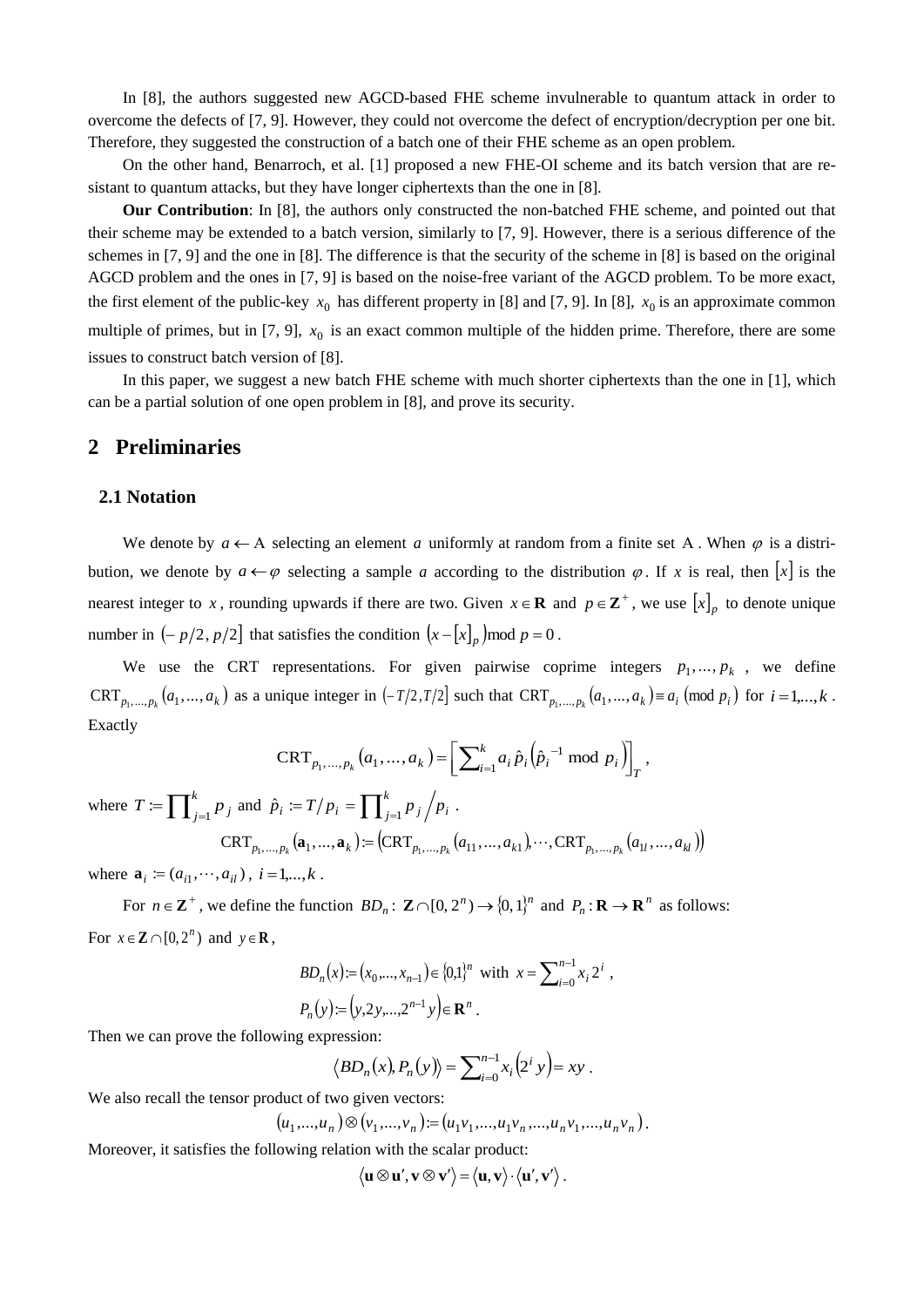#### **2.2 Some Distributions and AGCD problems**

For  $\eta$ -bit primes  $p_1, \ldots, p_k$ , we define some distributions as follows:

$$
\Phi_{\rho}(p_{1},...,p_{k}) \coloneqq \left\{ r = \text{CRT}_{p_{1},...,p_{k}}(r_{1},...,r_{k}) | r_{i} \leftarrow Z \cap (-2^{\rho}, 2^{\rho}) \right\},
$$
\n
$$
D_{\gamma,\rho}(p_{1},...,p_{k}) \coloneqq \left\{ x = q \prod p_{i} + r | q \leftarrow Z \cap \left[0, \frac{2^{\gamma}}{\prod p_{i}}\right], r \leftarrow \Phi_{\rho}(p_{1},...,p_{k}) \right\},
$$
\n
$$
D_{\gamma,\rho,j}(p_{1},...,p_{k}) \coloneqq \left\{ y = \text{CRT}_{p_{1},...,p_{k}}\left(0,...,\frac{p_{j}+1}{2},...,0\right) + q \prod p_{i} + r | q \leftarrow Z \cap \left[0, \frac{2^{\gamma}}{\prod p_{i}}\right], r \leftarrow \Phi_{\rho}(p_{1},...,p_{k}) \right\}.
$$

**Definition 1** [7] **(The**  $(\rho, \eta, \gamma) - k - AGCD$  **decisional problem).** Let  $\rho, \eta, \gamma$  be the security parameters and  $p_1,...,p_k$  be  $\eta$  -bit primes. The decisional problem is to distinguish between the distribution  $D_{\gamma,\rho}(p_1,...,p_k)$  and the uniform distribution  $\mathrm{U}(\mathbf{Z} \cap [0,2^{\gamma})\big)$ .

**Definition 2** (The  $(\rho, \eta, \gamma, j) - k - AGCD$  decisional problem). Let  $\rho, \eta, \gamma$  be the security parameters,  $p_1, \ldots, p_k$  be  $\eta$ -bit primes, and *j* be the chosen index. The decisional problem is to distinguish between the dis*tribution*  $D_{\gamma,\rho}(p_1,...,p_k)$  and the uniform distribution  $\mathrm{U}(\mathbf{Z}\cap\left[0,2^{\gamma})\right)$ .

The  $(\rho, \eta, \gamma) - k - AGCD$  decisional problem and the  $(\rho, \eta, \gamma, j) - k - AGCD$  decisional problem have the same degree of computational complexity, i.e. if there is a polynomial-time quantum algorithm to solve the  $(\rho, \eta, \gamma) - k - AGCD$  decisional problem then we can construct a polynomial-time quantum algorithm to solve the  $(\rho, \eta, \gamma, i) - k - AGCD$  decisional problem. Moreover, the inverse argument is correct.

On the other hand, from the known reduction of LWE problem to AGCD problem [8], we can assume that the  $(\rho, \eta, \gamma) - k - AGCD$  decisional problem is hard:

**Main assumption** *The*  $(\rho, \eta, \gamma) - k - AGCD$  decisional problem is hard to solve by any quantum computers.

# **3 Our Batch Somewhat Homomorphic Encryption scheme**

In this section, we generalize the FHE scheme [8] to a new batch Somewhat HE scheme and then prove its security. To construct a new batch SHE(Somewhat Homomorphic Encryption) scheme, we use the CRT representation.

### **3.1 The Construction**

We define some parameters. In this paper,  $\lambda$  is the security parameter,  $\rho$  is the maximum bit length of the error,  $\eta$  is the bit length of the secret prime integers,  $\gamma$  is the bit length of the ciphertexts,  $\tau$  is the number of encryptions of zero in public key, and  $k$  is the number of distinct secret primes.

We assume that these parameters satisfy the following constraints by discussions in [1, 8]:

- $\rho \geq \lambda$ ,
- $\gamma \ge \Omega \left( \frac{\lambda}{\log \lambda} (\eta \rho)^2 \right)$  and  $\gamma \ge \eta^2$ ,
- $\tau > \nu + 2\lambda + 2$

**KeyGen**  $(\lambda, \rho, \eta, \gamma, \tau, k)$  The secret key is a set of  $\eta$ -bit distinct odd primes  $p_1, \dots, p_k$ :  $sk := \{p_1, \dots, p_k\}$ . Choose

 $x_i \leftarrow D_{\gamma,\rho}(p_1,...,p_k)$  ( $i=0,..., \tau$ ) and relabel the indexes so that  $x_0 \ge \max\{x_1,...,x_{\tau}\}\$  and  $x_0 > \gamma^2 k 2^{\eta}$ . Let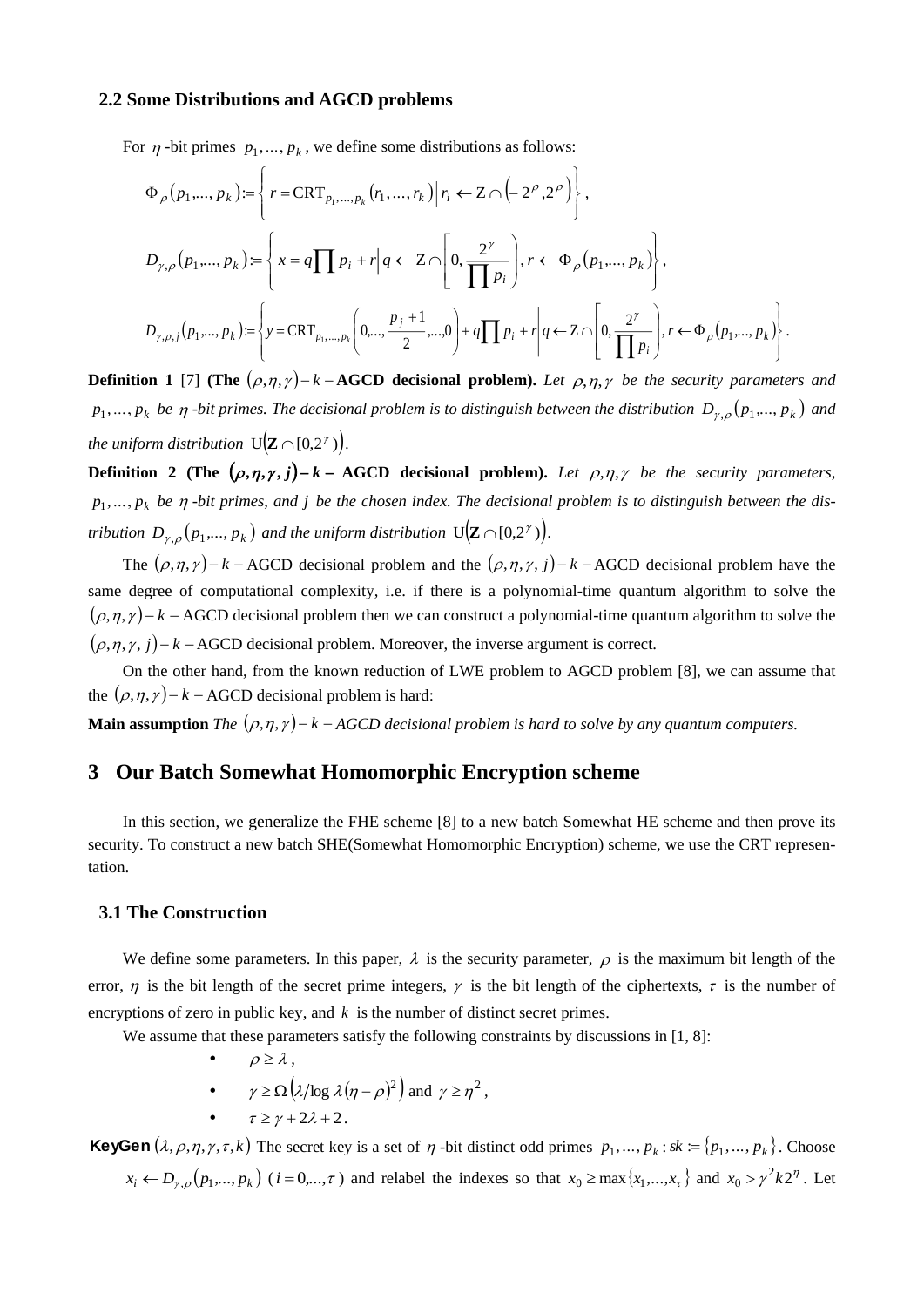$X := \{x_0, \ldots, x_\tau\}$ . For  $j = 1, \ldots, k$ , choose a random subset  $S_j$  of  $\{1, \ldots, \tau\}$ .

$$
y_j := \left[ \text{CRT}_{p_1, ..., p_k} \left( 0, ..., \left( p_j + 1 \right) / 2, ..., 0 \right) + \sum_{i \in S_j} x_i \right]_{x_0}.
$$

Then let  $Y := \{y_1, \ldots, y_k\}$ . Choose  $z^i_v \in (-1/2, 1/2]$  so that the vector

$$
z_i := p_i / 2 \big[ \big[ P_{\gamma} (2/p_i) \big]_2 \otimes \big[ P_{\gamma} (2/p_i) \big]_2 \big) + \big( z_{\nu}^i \big)_{1 \le \nu \le \gamma^2}
$$

is to be an integer vector for  $i = 1,...,k$ . Then choose  $g_u \leftarrow D_{\gamma,\rho}(p_1,...,p_k)$  ( $1 \le u \le \gamma^2$ ).

Let  $\mathbf{y} = (g_u)_{1 \le u \le y^2} + \text{CRT}_{p_1, ..., p_k}(\mathbf{z}_1, ..., \mathbf{z}_k)$ , where  $g_u$  is smaller than  $x_0$ . The public key is  $pk = \{X, Y, y\}$ .

**Encrypt**  $(pk, m \in \{0,1\}^k)$  Choose a random subset S of  $\{1,..., \tau\}$  and output  $c = \left[ \sum_{i \in S} x_i + \sum_{i=1}^k x_i \right]$ 0 *x k*  $c := [$   $\sum_{j \in S} x_j + \sum_{i=1}^m m_i y_i ]$ 1 L  $=\left[\sum_{j\in S}x_j+\sum_{i=1}^k m_i y_i\right]$ .

**Decrypt**  $(s_k, c)$  Output  $\mathbf{m} = (m_1, ..., m_k) := (\lfloor 2c/p_1 \rfloor \mod 2, ..., \lfloor 2c/p_k \rfloor \mod 2)$ .

**Evaluate**  $(pk, C, c_1, \ldots, c_t)$  Given the binary circuit C with t inputs, and ciphertexts  $c_1, \ldots, c_t$ , we apply (addition and multiplication gates of) C to  $c_1, \ldots, c_t$  as follows:

.

Add
$$
(c_1, c_2, pk) := [c_1 + c_2]_{x_0}
$$
,  
\nMult $(c_1, c_2, pk) := \left[ \langle BD_\gamma(c_1) \otimes BD_\gamma(c_2), y \rangle \right]_{x_0}$ 

Then it returns the resulting integer.

### **3.2 Correctness**

**Lemma 1 (Encryption noise).** Let sk, pk  $\leftarrow$  KeyGen  $(\lambda, \rho, \eta, \gamma, \tau, k)$  and c be a ciphertext of plaintext  $\mathbf{m} = (m_1, \ldots, m_k)$ ,  $m_i \in \{0,1\}$  for  $i = 1,\ldots,k$ . Then  $c = p_i Q_i + R_i + m_i (p_i + 1)/2$  for some  $Q_i \in \mathbf{Z}$  and  $R_i \in \mathbf{Z}$  with  $R_i \leq 2\tau(k+1)(2^{\rho}-1).$ 

Proof. 
$$
c = \left[\sum_{j\in S} x_j + \sum_{l=1}^k m_l y_l\right]_{x_0} = \left[\sum_{l=1}^k m_l \left[\text{CRT}_{p_1,\dots,p_k}\left(0,\dots,\frac{p_l+1}{2},\dots,0\right) + \sum_{t\in S_l} x_t\right]_{x_0} + \sum_{j\in S} x_j\right]_{x_0}
$$

$$
= \left[\sum_{l=1}^k m_l \left(\text{CRT}_{p_1,\dots,p_k}\left(0,\dots,\frac{p_l+1}{2},\dots,0\right) + \sum_{t\in S_l} x_t\right) + \sum_{j\in S} x_j\right]_{x_0}
$$

$$
= \left[\sum_{l=1}^k m_l \left(\text{CRT}_{p_1,\dots,p_k}\left(0,\dots,\frac{p_l+1}{2},\dots,0\right)\right) + \sum_{l=1}^k m_l \left(\sum_{t\in S_l} x_t\right) + \sum_{j\in S} x_j\right]_{x_0}
$$

The above expression is equal to the following one for some  $F \in \mathbb{Z}$  and  $G \in \mathbb{Z}$  with  $G \leq k\tau + \tau = \tau(k+1)$ .

$$
\text{CRT}_{p_1,\dots,p_k}\left(m_1\,\frac{p_1+1}{2},...,m_l\,\frac{p_l+1}{2},...,m_k\,\frac{p_k+1}{2}\right)+F\prod p_l+\sum_{l=1}^k m_l\left(\sum_{t\in S_l}x_t\right)+\sum_{j\in S}x_j-Gx_0\,.
$$

On the other hand,

 $x_j = p_i q_{ji} + r_{ji}$  for some  $q_{ji} \in \mathbb{Z}$ ,  $r_{ji} \in \mathbb{Z} \cap \left(-2^\rho, 2^\rho\right)$ ,

because of  $x_j \leftarrow D_{\gamma,\rho}(p_1,...,p_k)$ . So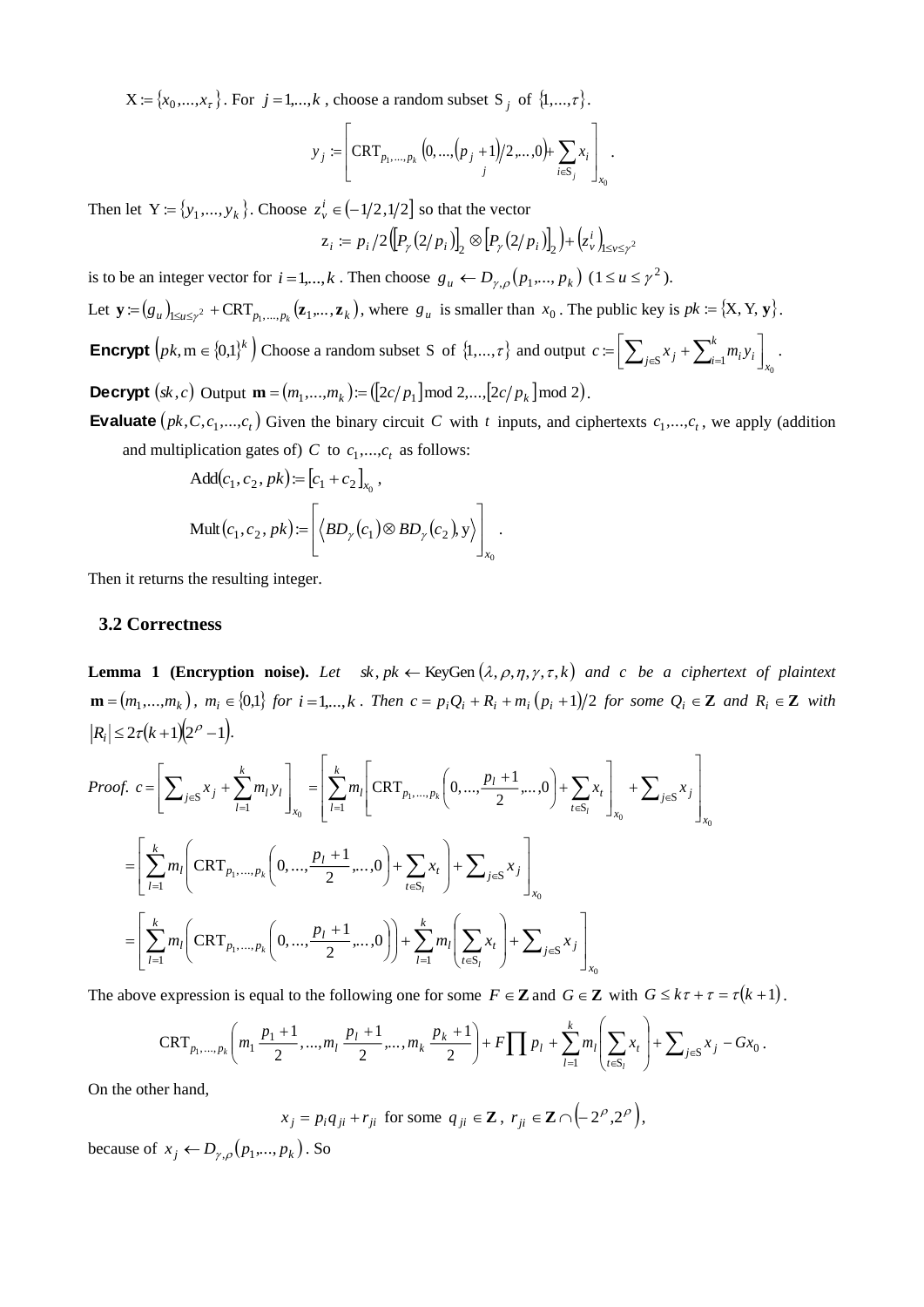$$
c \equiv m_i \frac{p_i + 1}{2} + \sum_{l=1}^{k} m_i \left( \sum_{t \in S_l} r_{li} \right) + \sum_{j \in S} r_{ji} - Gr_{0i} \equiv R_i + m_i \frac{p_i + 1}{2} \pmod{p_i}.
$$
  

$$
\left( \sum_{r} r \right) + \sum_{r} r_{i} - Gr_{r} \text{ Therefore } c = nQ_{r} + R_{r} + m_{r} \frac{p_i + 1}{2} \text{ for some } Q_{r} \in \mathbb{Z}.
$$

for  $R_i \coloneqq \sum_{l=1}^n m_i \left( \sum_{t \in S_l} r_t \right) + \sum_{j \in S} r_j - Gr_0$  $R_i \coloneqq \sum m_i \left| \sum r_i \right| + \sum_{j \in \mathcal{S}} r_j - G r_j$ *k l t i* • 7 *i*  $\binom{n_i}{i}$  7 *i t*  $+$  >  $r_{i}$  -I J I  $\mathsf{I}$ l  $=\sum_{l=1}m_i\bigg|\sum_{t\in \mathrm{S}_i}r_t\ \bigg|+\sum_{j\in \mathrm{S}_i}$ . Therefore  $c = p_i Q_i + R_i + m_i \frac{P_i}{2}$  $c = p_i Q_i + R_i + m_i \frac{p_i + 1}{2}$  for some  $Q_i \in \mathbb{Z}$ .

To find upper bound of  $R_i$ ,

$$
|R_i| = \left| \sum_{l=1}^k m_i \left( \sum_{t \in S_l} r_t \right) + \sum_{j \in S} r_j - Gr_0 \right| \le \left| \sum_{l=1}^k m_i \left( \sum_{t \in S_l} r_t \right) + \sum_{j \in S} r_j \right| + |Gr_0| \le 2\tau (k+1)(2^{\rho}-1) \qquad \Box
$$

**Lemma 2 (Decryption noise).** Let  $sk = \{p_1, ..., p_k\}$  be a secret key. For given vector  $(m_1, ..., m_k)$  ( $m_i \in \{0,1\}$ ) and an integer  $c = p_i Q_i + R_i + m_i (p_i + 1)/2$ , if  $|R_i| < p_i/4 - 1/2$  then  $\text{Dec}(sk, c) = (m_1, ..., m_k)$ .  $i = 1,...,k$ . *Proof*. We have

$$
\left[\frac{2c}{p_i}\right] = 2Q_i + m_i + \left[\frac{2R_i + m_i}{p_i}\right].
$$

Therefore, if

$$
\left|R_i\right| < \frac{p_i}{4} - \frac{1}{2} \;,
$$

then

$$
\left|\frac{2R_i+m_i}{p_i}\right|<\frac{1}{2}.
$$

Therefore

$$
\left[\frac{2R_i + m_i}{p_i}\right] = 0.
$$

That is,

$$
\left[\frac{2c}{p_i}\right] \mod 2 = m_i .
$$

**Theorem 1 (Correctness).** Let sk, pk  $\leftarrow$  KeyGen  $(\lambda, \rho, \eta, \gamma, \tau, k)$  and let  $c = \text{Enc}(pk, \mathbf{m})$  denote the ciphertext of **,**  $(m_i \in \{0, 1\})$ **. Then we have**  $**m** = Dec(pk, c)$  **when**  $\eta - \rho > log(\tau(k + 1)) + 4$ **.** *Proof.* Assume  $\eta - \rho > \log(\tau(k+1)) + 4$ . Then

$$
\eta - \rho > \log(\tau(k+1)) + 4 \Leftrightarrow 2^{\eta - \rho} > 2^{\log(\tau(k+1)) + 4} = 16\tau(k+1) \Leftrightarrow \frac{2^{\eta}}{8} > 2^{\rho} 2\tau(k+1)
$$

$$
\Leftrightarrow \frac{2^{\eta - 1}}{4} > 2^{\rho} 2\tau(k+1) \Leftrightarrow \frac{2^{\eta - 1}}{4} - \frac{1}{2} > 2\tau(k+1) 2^{\rho} - \frac{1}{2}.
$$

On the other hand, since

$$
2\tau(k+1)2^{\rho}-\frac{1}{2} > 2\tau(k+1)(2^{\rho}-1),
$$

we have

$$
\frac{2^{\eta-1}}{4} - \frac{1}{2} > 2\tau(k+1)(2^{\rho} - 1).
$$

Since  $p_i$  is a  $\eta$ -bit integer,  $p_i > 2^{\eta-1}$  and then we also have

$$
2\tau(k+1)(2^{\rho}-1) < \frac{p_i}{4} - \frac{1}{2}.
$$

From Lemma 1, for some  $Q_i \in \mathbb{Z}$  and some  $R_i \in \mathbb{Z}$  with  $|R_i| \leq 2\tau(k+1)(2^{\rho}-1)$ ,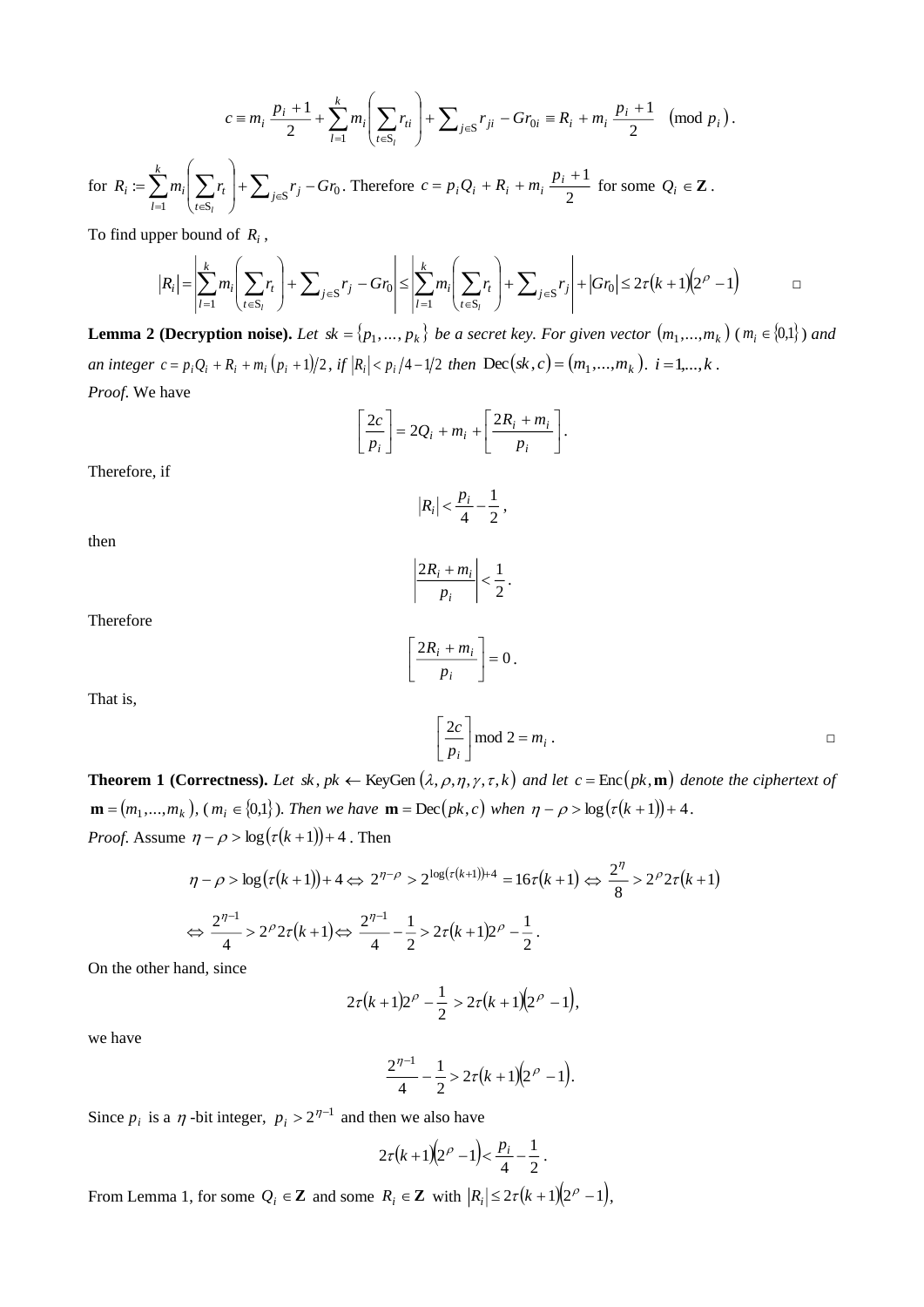$$
c = p_i Q_i + R_i + m_i \frac{p_i + 1}{2}
$$

where  $i = 1, \ldots, k$ . Accordingly

$$
|R_i| \leq 2\tau (k+1)(2^{\rho}-1) < \frac{p_i}{4} - \frac{1}{2}.
$$

Therefore, from Lemma 2,  $\text{Dec}(sk, c) = \mathbf{m}$ .

#### **3.3 Security**

**Lemma 3 (Leftover Hash Lemma)** [8]. *The statistical distance of the uniform distribution*  $U(Z_{x_0}^{\tau+1})$  $U(\mathbf{Z}_{x_0}^{\tau+1})$  and the dis*tribution* 

$$
\left\{ (x_1, ..., x_{\tau}, \left[ \sum_{i=1}^{\tau} s_i x_i \right]_{x_0}) \middle| x'_1, ..., x'_{\tau} \leftarrow Z_{x_0}, s_1, ..., s_{\tau} \leftarrow \{0,1\} \right\} \right\}
$$

*is less than*  $\frac{1}{2}\sqrt{x_0/2^{\tau}}$ 2 1  $x_0/2^{\tau}$ .

**Theorem 2 (Security).** *Our Batch FHE scheme is CPA-secure under the assumption of hardness of*   $(\rho, \eta, \gamma) - k - AGCD$  problem.

*Proof.* From the main assumption, the public key *pk* and the "pseudo" public key  $pk' = \{\{x'_0, ..., x'_r\}, \{y'_1, ..., y'_k\}\}\,$ which was made from uniformly random selection, are computationally indistinguishable.

From the fact that  $\tau \ge \gamma + 2\lambda + 2$  and Lemma 3, the probability distance between distribution

$$
\left\{ (x'_1,...,x'_r, \left[ \sum_{i=1}^r s_i x'_i \right]_{x_0} \middle| x'_1,...,x'_r \leftarrow Z_{x_0}, S \leftarrow 2^{\{1,...r\}} \right] \right\}
$$

and uniform distribution  $U(Z_{x_0}^{\tau+1})$  $U(\mathbf{Z}_{x_0}^{\tau+1})$  are less than  $2^{-\lambda}$ . Thus we can conclude that the probability for the attacker to precisely distinguish the actual ciphertext from uniformly and randomly selected integer is less than  $2^{-\lambda}$ .

### **4 Batch Leveled Homomorphic Encryption scheme**

**Definition 3** (L – homomorphic scheme). Let  $(pk, sk, evk) \leftarrow \text{KeyGen}(\lambda)$ . A scheme is called L – homomorphic *scheme if for any binary integer circuit C that has the circuit depth L and <sup>l</sup> -inputs, it holds that*   $\text{Dec}(sk, \text{Eval}(pk, C, (c_1, ..., c_l))) = C(\mathbf{m}_1, ..., \mathbf{m}_l)$  with a probability greater than  $1 - \lambda^{-\omega(1)}$  for the plaintexts  $\mathbf{m}_i$  and *the corresponding ciphertexts*  $c_i = \text{Enc}(pk, \mathbf{m}_i)$   $(1 \le i \le l)$ .

**Lemma 4 (Addition noise).** For  $b = 1,2$ , let  $c_b = \text{Enc}(pk, \mathbf{m}_b)$  denote the ciphertexts of  $\mathbf{m}_b = (m_{b1}, ..., m_{bk})$ . *For*  $i = 1,...,k$ , if  $c_b = p_i q_{bi} + r_{bi} + m_{bi} (p_i + 1)/2$  then

Add
$$
(c_1, c_2, pk) = p_i Q_i + R_i + [m_{1i} + m_{2i}]_2 (p_i + 1)/2
$$

*for some*  $Q_i \in \mathbb{Z}$  *and*  $R_i \in \mathbb{Z}$  *with*  $|R_i| \leq |r_{1i} + r_{2i}| + 2^{\rho}$ .

*Proof.* According to the definition of "Addition" operation,  $Add(c_1, c_2, pk) = [c_1 + c_2]_{x_0}$ .

$$
-\frac{x_0}{2} < c_1, c_2 < \frac{x_0}{2} \Rightarrow x_0 < c_1 + c_2 < x_0.
$$

Therefore, there exist some integer  $\delta \in \{-1,0,1\}$  such that  $[c_1 + c_2]_{x_0} = c_1 + c_2 - \delta x_0$ .

On the other hand,  $x_0 = p_i Q_{0i} + R_{0i}$  for some  $Q_{0i} \in \mathbb{Z}$  and  $R_{0i} \in \mathbb{Z} \cap (-2^\rho, 2^\rho)$ , because of  $x_0 \leftarrow D_{\gamma,\rho}(p_1,...,p_k).$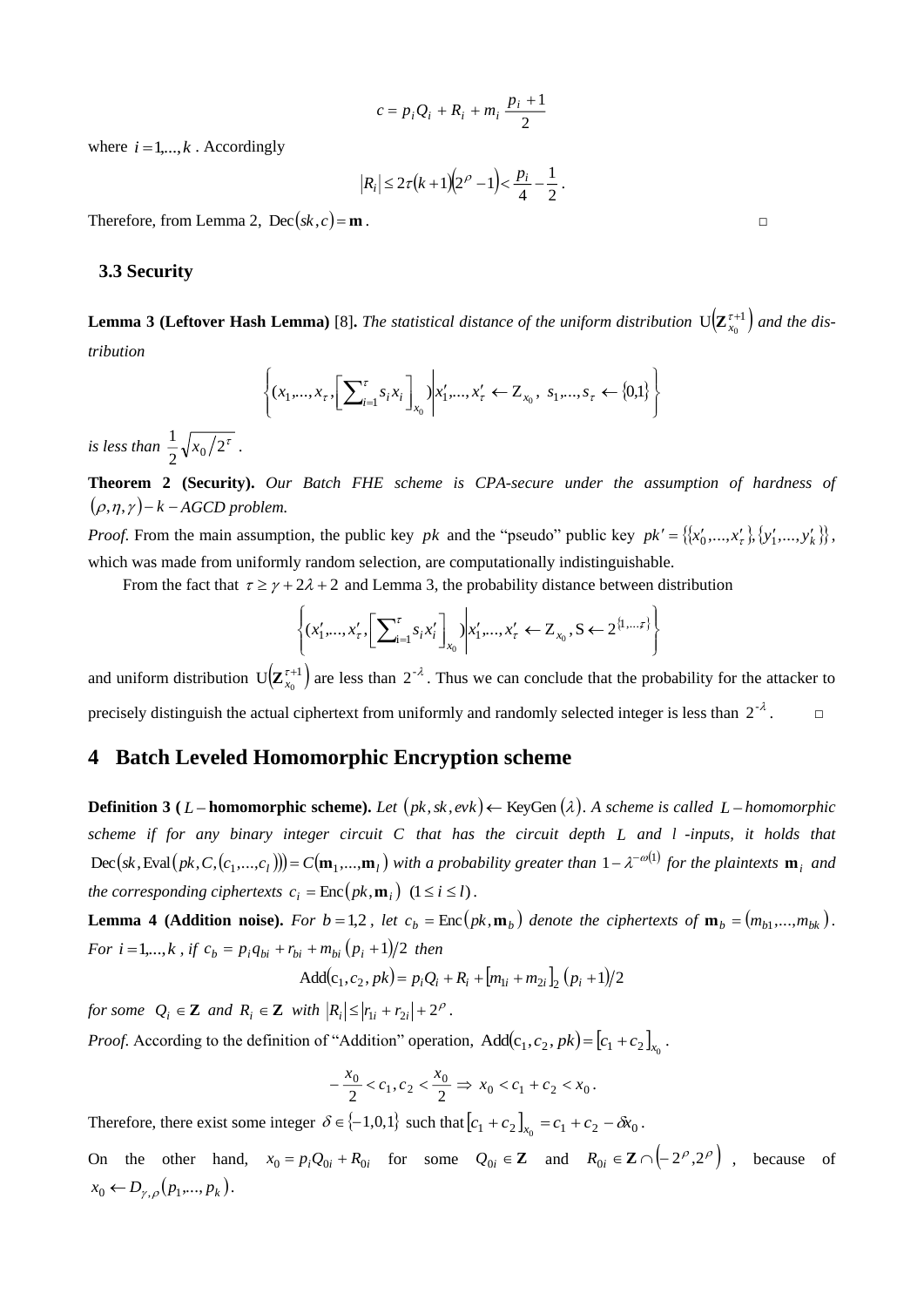Then  $c_1 + c_2 - \delta x_0 = p_i q_{1i} + p_i q_{2i} + r_{1i} + r_{2i} + (m_{1i} + m_{2i}) \frac{p_i + 1}{2} - \delta (p_i Q_{0i} + R_{0i})$  $+ c_2 - \delta x_0 = p_i q_{1i} + p_i q_{2i} + r_{1i} + r_{2i} + (m_{1i} + m_{2i}) \frac{p_i + 1}{2} - \delta (p_i Q_{0i} + R_{0i}).$ 

We know the difference between  $(m_{1i} + m_{2i})$  and  $[m_{1i} + m_{2i}]_2$  is only 2 when  $m_{1i} = m_{2i} = 1$ , otherwise 0. If  $m_{1i} = m_{2i} = 1$ , then

$$
[m_{1i} + m_{2i}]_2 \frac{p_i + 1}{2} = 0,
$$
  

$$
(m_{1i} + m_{2i}) \frac{p_i + 1}{2} = 2 \frac{p_i + 1}{2} = p_i + 1.
$$

Therefore, there is some integer  $\delta' \in \{0,1\}$  such that

$$
p_i q_{1i} + p_i q_{2i} + r_{1i} + r_{2i} + (m_{1i} + m_{2i}) \frac{p_i + 1}{2} - \delta(p_i Q_{0i} + R_{0i}) =
$$
  
=  $p_i q_{1i} + p_i q_{2i} + r_{1i} + r_{2i} + [m_{1i} + m_{2i}]_2 \frac{p_i + 1}{2} - \delta(p_i Q_{0i} + R_{0i}) + \delta'(p_i + 1).$ 

And then,

Add
$$
(c_1, c_2, pk) \equiv \left( p_i q_{1i} + p_i q_{2i} + r_{1i} + r_{2i} + [m_{1i} + m_{2i}]_2 \frac{p_i + 1}{2} - \delta(p_i Q_{0i} + R_{0i}) + \delta'(p_i + 1) \right) =
$$
  

$$
\equiv \left( r_{1i} + r_{2i} + [m_{1i} + m_{2i}]_2 \frac{p_i + 1}{2} - \delta R_{0i} + \delta' \right) \pmod{p_i}.
$$

Therefore,

Add
$$
(c_1, c_2, pk)
$$
 =  $\left(R_i + [m_{1i} + m_{2i}]_2 \frac{p_i + 1}{2}\right) \pmod{p_i}$  for  $R_i := r_{1i} + r_{2i} - \delta R_{0i} + \delta'$ .

From this, we conclude that

Add 
$$
(c_1, c_2, pk) = p_i Q_i + R_i + [m_{1i} + m_{2i}]_2 \frac{p_i + 1}{2}
$$
 for some  $Q_i \in \mathbb{Z}$ .

To find upper bound of  $R_i$ ,

$$
|R_i| = |r_{1i} + r_{2i} - \delta R_{0i} + \delta'| \le |r_{1i} + r_{2i}| + |- \delta R_{0i} + \delta'| \le |r_{1i} + r_{2i}| + 2^{\rho}.
$$

**Lemma 5.** Let  $p$  be  $p$  -bit odd prime integer, and  $c = pq + r + m(p+1)/2 \in \mathbb{Z} \cap [0,2^{\gamma})$ . Then

$$
\langle BD_{\gamma}(c), [P_{\gamma}(2/p)]_{2} \rangle = 2a + m + \varepsilon
$$

*for some*  $a \in \mathbb{Z}$  with  $|a| < (y - \eta + 4)/2$  and some  $\varepsilon \in \mathbb{R}$  with  $|\varepsilon| \leq (2|r|+1)/p$ . *Proof*. For given *<sup>c</sup>* ,

$$
\frac{2c}{p} = 2q + m + \frac{2r + m}{p}.
$$

If

$$
\varepsilon := \frac{2r+m}{p},
$$

then

$$
|\varepsilon| \le \frac{2|r|+1}{p}
$$
, and  $\frac{2c}{p} - (m+\varepsilon) \equiv 0 \pmod{2}$ .

On the other hand,

$$
\langle BD_{\gamma}(c), [P_{\gamma}(2/p)]_{2} \rangle - \langle BD_{\gamma}(c), P_{\gamma}(2/p) \rangle \equiv 0 \pmod{2}.
$$

Since  $\langle BD_{\gamma}(c), P_{\gamma}(2/p) \rangle = \frac{2c}{p}$  $BD_{\nu}(c)$ ,  $P_{\nu}(2/p)\rangle = \frac{2c}{\nu}$  $P_{\gamma}(c)$ ,  $P_{\gamma}(2/p)$  =  $\frac{2c}{\gamma}$ ,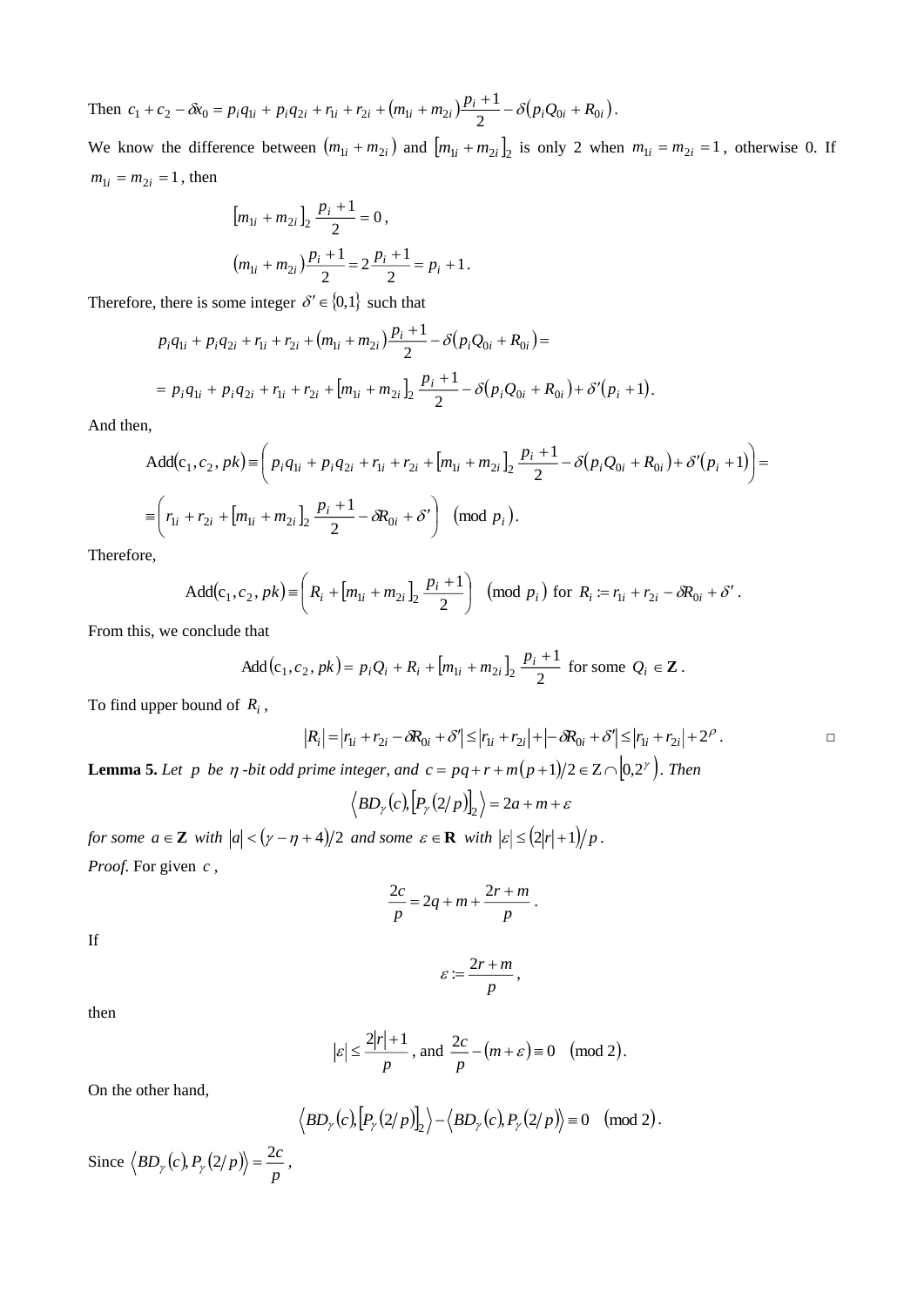$$
\langle BD_{\gamma}(c), [P_{\gamma}(2/p)]_{2}\rangle - (m+\varepsilon) \equiv 0 \pmod{2}.
$$

Therefore, there is some integer  $a \in \mathbb{Z}$  such that

$$
\langle BD_{\gamma}(c), [P_{\gamma}(2/p)]_{2}\rangle = 2a + (m+\varepsilon).
$$

Since  $p$  is  $\eta$ -bit odd prime integer,

$$
\frac{2}{p} + \frac{2^2}{p} + \dots + \frac{2^{\eta - 2}}{p} = \frac{2(2^{\eta - 2} - 1)}{p} < 1,
$$

and then

$$
\left\langle BD_{\gamma}(c), \left[P_{\gamma}(2/p)\right]_{2}\right\rangle \leq \sum_{i=0}^{\gamma-1} \left\lfloor \frac{2^{i+1}}{p} \right\rfloor_{2} = \sum_{i=0}^{\gamma-3} \left\lfloor \frac{2^{i+1}}{p} \right\rfloor_{2} + \sum_{i=\gamma-2}^{\gamma-1} \left\lfloor \frac{2^{i+1}}{p} \right\rfloor_{2} \right\rfloor < \gamma-\gamma+3.
$$

Therefore,  $2a + m + \varepsilon < \gamma - \eta + 3$ , and the upper bound of a is  $|a| < (\gamma - \eta + 4)/2$ . **Lemma 6 (Multiplication noise).** For  $b = 1,2$ , let  $c_b = \text{Enc}(pk, \mathbf{m}_b)$  denote ciphertexts of  $\mathbf{m}_b = (m_{b1}, ..., m_{bk})$ . *For*  $i = 1,...,k$ , if  $c_b = p_i q_{bi} + r_{bi} + m_{bi} (p_i + 1)/2$  then

Mult 
$$
(c_1, c_2, pk) = p_i Q_i + R_i + m_{1i} m_{2i} (p_i + 1)/2
$$

*for some*  $Q_i \in \mathbb{Z}$ , and  $R_i \in \mathbb{Z}$  with  $|R_i| \leq \gamma^2 2^{\rho+1} + (\gamma - \eta + 6)|r_{1i}| + |r_{2i}| + 1$ . *Proof*. We have

$$
\langle BD_{\gamma}(c_1) \otimes BD_{\gamma}(c_2), \mathbf{y} \rangle = \langle BD_{\gamma}(c_1) \otimes BD_{\gamma}(c_2), ((g_u)_{1 \le u \le \gamma^2} + \text{CRT}_{p_1, ..., p_k}(z_1, ..., z_k)) \rangle
$$
  
=  $\langle BD_{\gamma}(c_1) \otimes BD_{\gamma}(c_2), (g_u)_{1 \le u \le \gamma^2} \rangle + \langle BD_{\gamma}(c_1) \otimes BD_{\gamma}(c_2), \text{CRT}_{p_1, ..., p_k}(z_1, ..., z_k) \rangle.$ 

Let

$$
A := \left\langle BD_{\gamma}(c_1) \otimes BD_{\gamma}(c_2), (g_u)_{1 \le u \le \gamma^2} \right\rangle. \quad B := \left\langle BD_{\gamma}(c_1) \otimes BD_{\gamma}(c_2), \text{CRT}_{p_1, \dots, p_k}(\mathbf{z}_1, \dots, \mathbf{z}_k) \right\rangle.
$$

Then

$$
B = \langle BD_{\gamma}(c_1) \otimes BD_{\gamma}(c_2), \text{CRT}_{p_1, \dots, p_k}(\mathbf{z}_1, \dots, \mathbf{z}_k) \rangle \leq \gamma^2 T < x_0,
$$

for any component of the  $\gamma^2$ -dimensional integer vector  $CRT_{p_1,...,p_k}(\mathbf{z}_1,...,\mathbf{z}_k)$  is less than T.

Moreover, since  $g_u < x_0$ , we have

$$
A = \langle BD_{\gamma}(c_1) \otimes BD_{\gamma}(c_2), (g_u)_{1 \le u \le \gamma^2} \rangle < \gamma^2 x_0,
$$

which implies that there exists an integer  $G \in [0, \gamma^2]$  such that

$$
\text{Mult}(c_1, c_2, pk) = \left[ \langle BD_{\gamma}(c_1) \otimes BD_{\gamma}(c_2), y \rangle \right]_{x_0} = A + B - Gx_0,
$$

and

Mult 
$$
(c_1, c_2, pk) \equiv (A + B - Gx_0) \equiv ((A - Gx_0) \mod p_i + B \mod p_i)
$$
 (mod  $p_i$ ).

For  $i = 1, \ldots, k$ , the vector

$$
\mathbf{z}_{i} = \frac{p_{i}}{2} \left[ \left[ P_{\gamma} \left( \frac{2}{p_{i}} \right) \right]_{2} \otimes \left[ P_{\gamma} \left( \frac{2}{p_{i}} \right) \right]_{2} \right] + \left( z_{\nu}^{i} \right)_{1 \leq \nu \leq \gamma^{2}}
$$

is an integer vector, and from Chinese Remainder Theorem,

$$
\operatorname{CRT}_{p_1,\ldots,p_k}(\mathbf{z}_1,\ldots,\mathbf{z}_k)=\left[\sum_{i=1}^k \mathbf{z}_i\,\hat{p}_i\left(\hat{p}_i^{-1}\bmod p_i\right)\right]_T.
$$

Thus, we have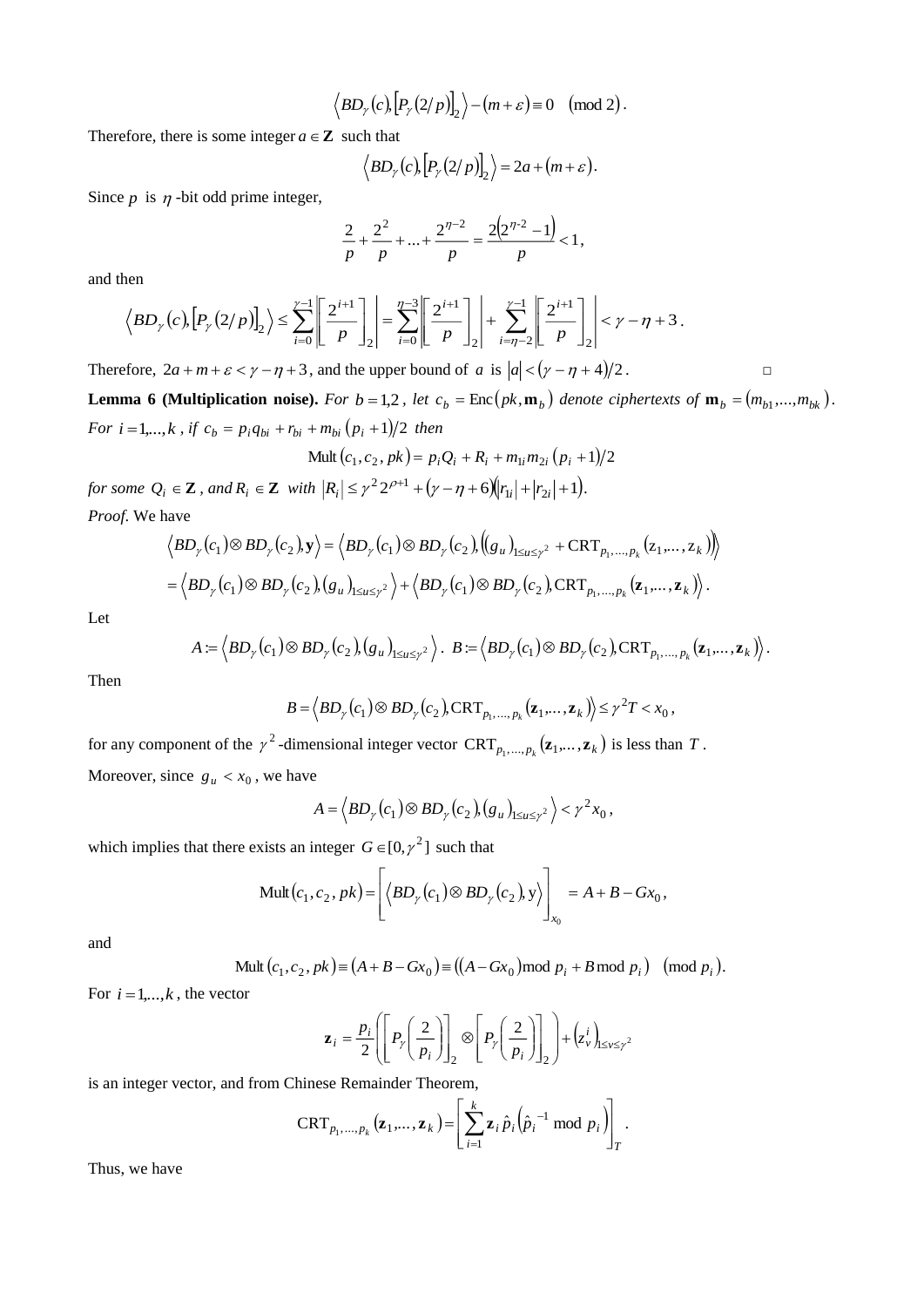$$
B = \left\langle BD_{\gamma}(c_1) \otimes BD_{\gamma}(c_2), \left(\sum_{i=1}^{k} \left[ \frac{p_i}{2} \left[ \left[ P_{\gamma} \left( \frac{2}{p_i} \right) \right]_{2} \otimes \left[ P_{\gamma} \left( \frac{2}{p_i} \right) \right]_{2} \right] + \left(z_v^i\right)_{\leq v \leq \gamma^2} \right] \hat{p}_i \left(\hat{p}_i^{-1} \bmod p_i\right) \right\rangle \text{mod } T \right\rangle.
$$

Then, there exists a  $\gamma^2$ -dimensional integer vector such that

$$
\left\langle BD_{\gamma}(c_{1}) \otimes BD_{\gamma}(c_{2}), \sum_{i=1}^{k} \left( \frac{p_{i}}{2} \left( \left[ P_{\gamma} \left( \frac{2}{p_{i}} \right) \right]_{2} \otimes \left[ P_{\gamma} \left( \frac{2}{p_{i}} \right) \right]_{2} \right) + \left( z_{\nu}^{i} \right)_{1 \leq \nu \leq \gamma^{2}} \right) \hat{p}_{i} \left( \hat{p}_{i}^{-1} \mod p_{i} \right) - T \mathbf{F} \right\rangle =
$$
\n
$$
= \sum_{i=1}^{k} \left( \frac{p_{i}}{2} \left\langle BD_{\gamma}(c_{1}), \left[ P_{\gamma} \left( \frac{2}{p_{i}} \right) \right]_{2} \right\rangle \cdot \left\langle BD_{\gamma}(c_{2}), \left[ P_{\gamma} \left( \frac{2}{p_{i}} \right) \right]_{2} \right\rangle + \left\langle BD_{\gamma}(c_{1}) \otimes BD_{\gamma}(c_{2}), \left( z_{\nu}^{i} \right) \right\rangle_{1 \leq \nu \leq \gamma^{2}} \right\rangle \hat{p}_{i} \left( \hat{p}_{i}^{-1} \mod p_{i} \right) - \left\langle BD_{\gamma}(c_{1}) \otimes BD_{\gamma}(c_{2}), T \mathbf{F} \right\rangle.
$$

From Lemma 5, for  $i = 1,...,k$ , there exist  $a_{1i}$ ,  $a_{2i} \in \mathbf{Z}$  and  $\varepsilon_{1i}$ ,  $\varepsilon_{2i} \in \mathbf{R}$ , we can continue as follows.

$$
= \sum_{i=1}^{k} \left( \frac{p_i}{2} (m_{1i} + \varepsilon_{1i} + 2a_{1i}) (m_{2i} + \varepsilon_{2i} + 2a_{2i}) + \left( BD_{\gamma}(c_1) \otimes BD_{\gamma}(c_2), (z_{\nu}^i)_{1 \le \nu \le \gamma^2} \right) \hat{p}_i \left( \hat{p}_i^{-1} \mod p_i \right) - \left\langle BD_{\gamma}(c_1) \otimes BD_{\gamma}(c_2), T\mathbf{F} \right\rangle ,
$$

where

$$
|a_{1i}|, |a_{2i}| \le (\gamma - \eta + 4)/2, |\varepsilon_{1i}| \le \frac{(2|r_{1i}| + 1)}{p_i}, \text{ and } |\varepsilon_{2i}| \le \frac{(2|r_{2i}| + 1)}{p_i}.
$$

Let J denote a set of all nonzero component of the  $\gamma^2$  – dimensional integer vector  $BD_\gamma(c_1) \otimes BD_\gamma(c_2)$ . Then

$$
B = \left\{ \sum_{j=1}^{k} \left( \frac{p_j}{2} \left( m_{1j} + \varepsilon_{1j} + 2a_{1j} \right) \left( m_{2j} + \varepsilon_{2j} + 2a_{2j} \right) + \left\langle BD_{\gamma}(c_1) \otimes BD_{\gamma}(c_2), (z_{\nu}^j) \right|_{\leq \nu \leq \gamma^2} \right\rangle \right) \hat{p}_j \left( \hat{p}_j^{-1} \mod p_j \right) - \left\langle BD_{\gamma}(c_1) \otimes BD_{\gamma}(c_2), TF \right\rangle \right\} = \left( \frac{p_i}{2} \left( m_{1i} + \varepsilon_{1i} + 2a_{1i} \right) \left( m_{2i} + \varepsilon_{2i} + 2a_{2i} \right) + \left\langle BD_{\gamma}(c_1) \otimes BD_{\gamma}(c_2), (z_{\nu}^i) \right|_{\leq \nu \leq \gamma^2} \right\rangle \right)
$$
  
= 
$$
\left( \frac{p_i}{2} \left( m_{1i} + \varepsilon_{1i} + 2a_{1i} \right) \left( m_{2i} + \varepsilon_{2i} + 2a_{2i} \right) + \sum_{\nu \in J} z_{\nu}^i \right) \pmod{p_i}
$$

On the other hand,

$$
\frac{p_i}{2}((m_{1i}+2a_{1i})(m_{2i}+2a_{2i})-m_{1i}m_{2i})
$$

is multiple of  $p_i$ . Thus,

$$
\frac{p_i}{2}(m_{1i} + \varepsilon_{1i} + 2a_{1i})(m_{2i} + \varepsilon_{2i} + 2a_{2i}) + \sum_{v \in J} z_v^i =
$$
\n
$$
= \frac{p_i}{2}(\varepsilon_{2i}(m_{1i} + 2a_{2i}) + \varepsilon_{1i}(m_{2i} + 2a_{1i}) + \varepsilon_{1i}\varepsilon_{2i} + m_{1i}m_{2i}) + \sum_{v \in J} z_v^i =
$$
\n
$$
= \left(\frac{p_i + 1}{2}m_{1i}m_{2i} + \left(\frac{p_i}{2}(\varepsilon_{2i}(m_{1i} + 2a_{2i}) + \varepsilon_{1i}(m_{2i} + 2a_{1i}) + \varepsilon_{1i}\varepsilon_{2i}) - \frac{1}{2}m_{1i}m_{2i}\right) + \sum_{v \in J} z_v^i \right) \pmod{p_i},
$$

which implies that

$$
B = \left(\frac{p_i + 1}{2}m_{1i}m_{2i} + \frac{p_i}{2}(\varepsilon_{2i}(m_{1i} + 2a_{2i}) + \varepsilon_{1i}(m_{2i} + 2a_{1i}) + \varepsilon_{1i}\varepsilon_{2i}) - \frac{1}{2}m_{1i}m_{2i} + \sum_{v \in J} z_v^i\right) \pmod{p_i}.
$$

For  $y_u \leftarrow D_{\gamma,\rho}(p_1,...,p_k)$ , there exist integers  $q_{ui}$  and  $r_{ui} \in (-2^{\rho}, 2^{\rho})$  such that  $y_u = p_i q_{ui} + r_{ui}$  and similarly, there exists integers  $Q_{0i}$  and  $R_{0i} \in (-2^\rho, 2^\rho)$  such that  $x_0 = p_i Q_{0i} + R_{0i}$ . In addition, we have,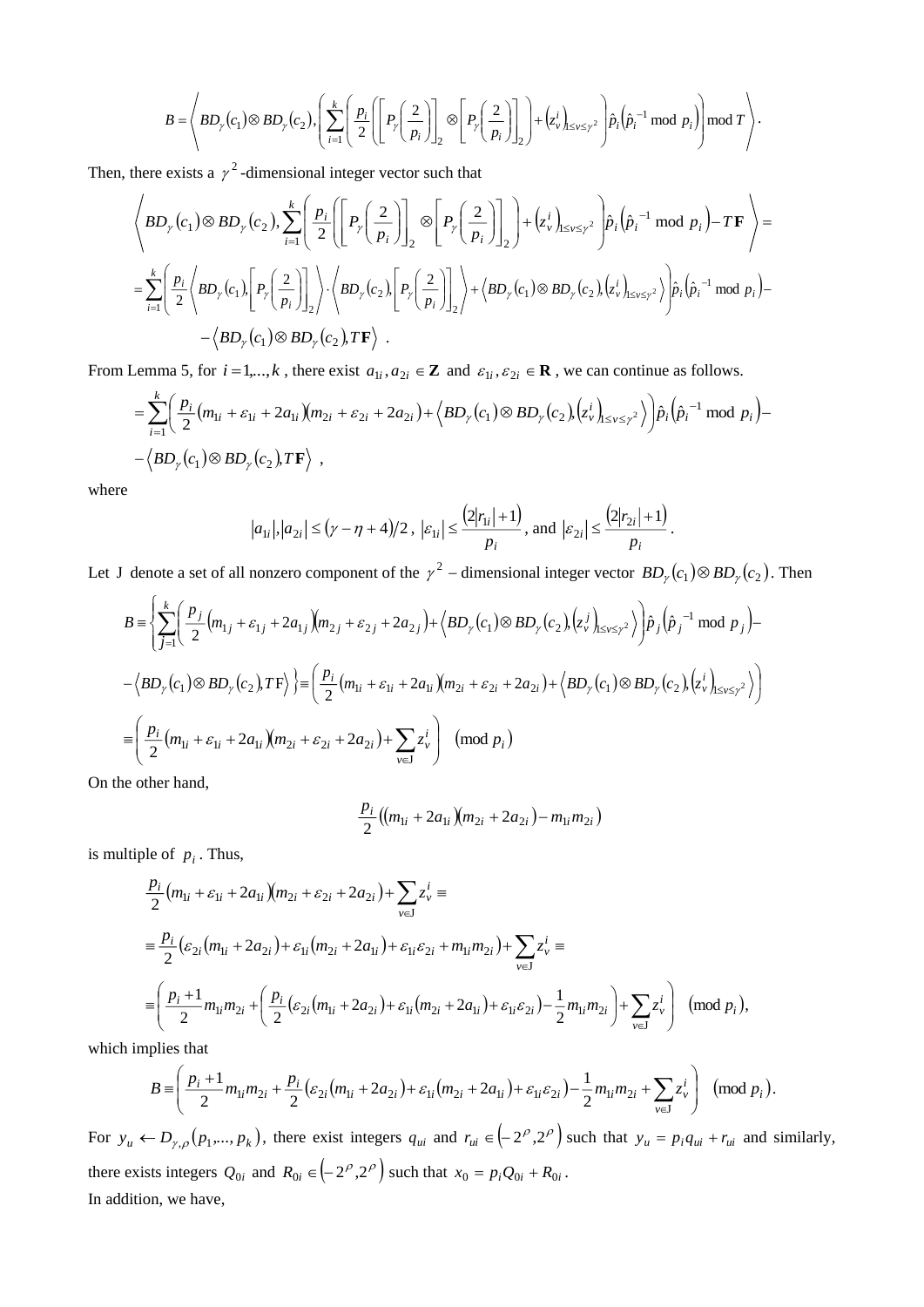$$
A - Gx_0 \equiv \left\langle BD_\gamma(c_1) \otimes BD_\gamma(c_2), (y_u)_{1 \le u \le \gamma^2} \right\rangle - Gx_0 \equiv \left(\sum_{u \in J} y_u\right) - Gx_0 \equiv \left(\sum_{u \in J} r_{ui}\right) - GR_{0i} \pmod{p_i}.
$$

Combining the above two results, we have,

 $\text{Mult}(c_1, c_2, pk) \equiv$ 

$$
\equiv \frac{p_i+1}{2}m_{1i}m_{2i} + \left(\frac{p_i}{2}(\varepsilon_{2i}(m_{1i}+2a_{2i})+\varepsilon_{1i}(m_{2i}+2a_{1i})+\varepsilon_{1i}\varepsilon_{2i})-\frac{1}{2}m_{1i}m_{2i} + \sum_{v\in J}\zeta_v^i + \sum_{u\in J}r_{ui}-GR_{0i}\right) (mod\ p_i).
$$

Let

$$
R_i := \frac{p_i}{2} \left( \varepsilon_{2i} \left( m_{1i} + 2a_{2i} \right) + \varepsilon_{1i} \left( m_{2i} + 2a_{1i} \right) + \varepsilon_{1i} \varepsilon_{2i} \right) - \frac{1}{2} m_{1i} m_{2i} + \sum_{v \in J} z_v^i + \sum_{u \in J} r_{ui} - G R_{0i} \,,
$$

then, we have

Mult 
$$
(c_1, c_2, pk) \equiv \frac{p_i + 1}{2} m_{1i} m_{2i} + R_i \pmod{p_i}
$$
,

which implies that there exists an integer  $Q_i$  such that  $Mult(c_1, c_2, pk) = p_iQ_i + R_i + \frac{p_i + 1}{2}m_{1i}m_{2i}$ . Now, let's find the upper bound of *Ri* .

$$
\sum_{v \in J} z_v^i + \sum_{u \in J} r_{ui} \le 2^{\rho} |J| \le \gamma^2 2^{\rho}, \quad GR_{0i} \le \gamma^2 (2^{\rho} - 1) \Rightarrow \left| \sum_{v \in J} z_v^i + \sum_{u \in J} r_{ui} - \frac{1}{2} m_{1i} m_{2i} - GR_{0i} \right| \le \gamma^2 2^{\rho+1}.
$$
\n
$$
\frac{p_i}{2} (\varepsilon_{2i} (m_{1i} + 2a_{2i}) + \varepsilon_{1i} (m_{2i} + 2a_{1i}) + \varepsilon_{1i} \varepsilon_{2i}) = \frac{p_i}{2} \left( \varepsilon_{2i} \left( m_{1i} + \frac{\varepsilon_{1i}}{2} + 2a_{2i} \right) + \varepsilon_{1i} \left( m_{2i} + \frac{\varepsilon_{2i}}{2} + 2a_{1i} \right) \right) \n< \frac{p_i}{2} ((\gamma - \eta + 6)(\varepsilon_{2i} + \varepsilon_{1i})) = \frac{p_i}{2} \left( (\gamma - \eta + 6) \left( \frac{(2|r_{1i}| + 1)}{p_i} + \frac{(2|r_{2i}| + 1)}{p_i} \right) \right) = (\gamma - \eta + 6) (|r_{1i}| + |r_{1i}| + 1).
$$

Therefore,

$$
|R_i| \leq \gamma^2 2^{\rho+1} + (\gamma - \eta + 6)|r_{1i}| + |r_{2i}| + 1).
$$

**Theorem 3.** *Our SHE scheme is L homomorphic if the following inequality holds:*

$$
\eta - \rho \ge L\left(1 + \log\left(\gamma - \eta + 6\right)\right) + 4 + \log\left(\frac{\gamma^2}{2(\gamma - \eta + 6) - 1} + \tau\left(k + 1\right)\right)
$$

*Proof.* For each  $i \in [1, k]$  and  $b \in [1, L]$ , let  $c_b$  be a ciphertext with  $c_b = p_i q_{bi} + r_{bi} + m_{bi} \frac{P_i}{2}$  $c_b = p_i q_{bi} + r_{bi} + m_{bi} \frac{p_i + 1}{2}$  after the evaluation of the  $b$  – th level gates. Let  $R_b$  be a bound of  $r_{bi}$ .

From Lemma 1,  $R_0 = 2\tau(k+1)(2^{\rho}-1)$ .

From Lemma 4 and Lemma 6, the following relationship holds between  $R_{j+1}$  and  $R_j$ .

$$
R_{j+1} \le \max\left\{\gamma^2 2^{\rho+1} + (\gamma - \eta + 6)(2R_j + 1) 2R_j + 2^{\rho}\right\} = \gamma^2 2^{\rho+1} + (\gamma - \eta + 6)(2R_j + 1).
$$

The recurrence of the type  $R_{j+1} = AR_j + B$  has the solution

$$
R_{j+1} = A^{j+1}R_0 + \sum_{i=0}^{j} A^{i}B = A^{j+1}R_0 + B\frac{A^{j+1}-1}{A-1}.
$$

Therefore, we have

$$
R_L \le 2^L (\gamma - \eta + 6)^L R_0 + (\gamma^2 2^{\rho+1} + (\gamma - \eta + 6)) \left( \frac{2^L (\gamma - \eta + 6)^L - 1}{2(\gamma - \eta + 6) - 1} \right).
$$

Replacing with  $R_0 = 2\tau(k+1)(2^{\rho}-1)$ ,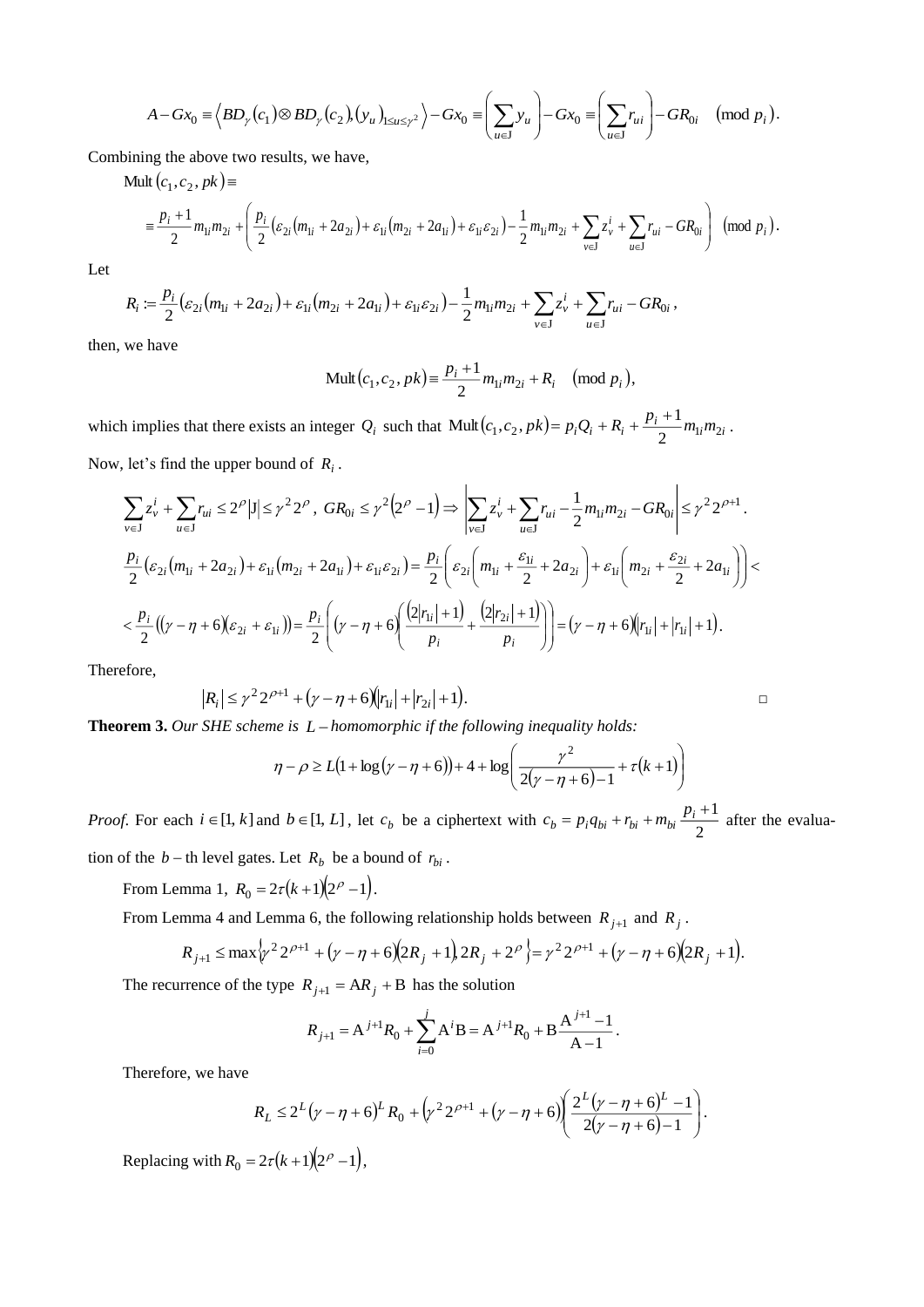$$
R_L \le 2^L(\gamma - \eta + 6)^L \bigg( 2\tau (k+1) \bigg(2^{\rho} - 1\bigg) + \frac{\bigg(\gamma^2 2^{\rho+1} + \big(\gamma - \eta + 6\big)\bigg)}{2\big(\gamma - \eta + 6\big) - 1} \bigg).
$$

From Lemma 2, this scheme is  $L$  – homomorphic if  $R_L < \frac{p_i}{4} - \frac{1}{2}$ 1  $R_L < \frac{p_i}{4} - \frac{1}{2}$ . From our hypothesis, we have

$$
\eta - \rho \ge L\left(1 + \log\left(\gamma - \eta + 6\right)\right) + 4 + \log\left(\frac{\gamma^2}{2(\gamma - \eta + 6) - 1} + \tau(k + 1)\right) \Rightarrow
$$
  

$$
\Rightarrow 2^L(\gamma - \eta + 6)^L 2^{\rho + 1}\left(\tau(k + 1) + \frac{\gamma^2}{2(\gamma - \eta + 6) - 1}\right) < \frac{2^{\eta - 1}}{4} \Rightarrow
$$
  

$$
\Rightarrow 2^L(\gamma - \eta + 6)^L\left(2\tau(k + 1)(2^{\rho} - 1) + \frac{\left(\gamma^2 2^{\rho + 1} + (\gamma - \eta + 6)\right)}{2(\gamma - \eta + 6) - 1}\right) < \frac{2^{\eta - 1}}{4} - \frac{1}{2}
$$

 $p_i > 2^{\eta-1}$  since  $p_i$  is an  $\eta$  – bit integer. Thus, we have

$$
2^{L}(\gamma-\eta+6)^{L}\left(2\tau(k+1)(2^{\rho}-1)+\frac{(\gamma^{2}2^{\rho+1}+(\gamma-\eta+6))}{2(\gamma-\eta+6)-1}\right)<\frac{p_{i}}{4}-\frac{1}{2},
$$

.

which implies that

$$
R_L \le 2^L(\gamma - \eta + 6)^L \left( 2\tau (k+1) \left( 2^{\rho} - 1 \right) + \frac{\left( \gamma^2 2^{\rho+1} + \left( \gamma - \eta + 6 \right) \right)}{2(\gamma - \eta + 6) - 1} \right) < \frac{p_i}{4} - \frac{1}{2}.
$$

Therefore, we can conclude that it is  $L$  – homomorphic. □

## **References**

- [1] D. Benarroch, Z. Brakerski, and T. Lepoint: FHE Over the Integers: Decomposed and Batched in the Post-Quantum Regime. IACR Cryptology ePrint Archive, Report 2017/065 (2017)
- [2] Z. Brakerski: Fully homomorphic encryption without modulus switching from classical GapSVP. In: R. Safavi-Naini, R. Canetti (Eds.) CRYPTO 2012. (LNCS 7417) pp. 868–886. Springer-Verlag (2012)
- [3] Z. Brakerski, C. Gentry, S. Halevi: Packed ciphertexts in LWE-based homomorphic encryption. In: K. Kurosawa, G. Hanaoka (Eds.) Public-Key Cryptography-PKC 2013. (LNCS 7778) pp. 1–13. Springer-Verlag (2013)
- [4] Z. Brakerski, V. Vaikuntanathan: Efficient fully homomorphic encryption from (standard) LWE. In Proc. of FOCS, pp. 97–106. IEEE Computer Society Press (2011)
- [5] Z. Brakerski, V. Vaikuntanathan: Fully homomorphic encryption from Ring-LWE and security for key dependent messages. In: P. Rogaway (Ed.) CRYPTO 2011. (LNCS 6841) pp. 505–524. Springer-Verlag (2011)
- [6] Z. Brakerski, V. Vaikuntanathan: Lattice-based FHE as secure as PKE. In: Proc. of ITCS, pp. 1–12. ACM Press (2014)
- [7] J. H. Cheon, J. S. Coron, T. Lepoint, M. Tibouchi, and A. Yun: Batch fully homomorphic encryption over the integers. In: Thomas Johansson Phong Q. Nguyen (Ed.) Advances in Cryptology–EUROCRYPT 2013 (LNCS 7881), pp. 315–335. Springer-Verlag (2013)
- [8] J. H. Cheon, D. Stehlè: Fully homomorphic encryption over the integers revisited. In: E. Oswald, M. Fischlin (Eds.) Advances in Cryptology–EUROCRYPT 2015 (LNCS 9056) pp. 513–536. Springer-Verlag (2015)
- [9] J. S. Coron, T. Lepoint, M. Tibouchi: Scale-invariant fully homomorphic encryption over the integers. In: H. Krawczyk (Ed.) Public-Key Cryptography-PKC 2014 (LNCS 8383) pp. 311–328. Springer-Verlag (2014)
- [10] C. Gentry: A fully homomorphic encryption scheme. PhD thesis, Stanford University (2009).
- [11] C. Gentry: Fully homomorphic encryption using ideal lattices. In: M. Mitzenmacher (Ed.) Proceedings of the 41st Annual ACM Symposium on Theory of Computing. STOC 2009, pp. 169–178. ACM (2009)
- [12] C. Gentry, S. Halevi: Implementing Gentry's fully-homomorphic encryption scheme. In: K. G. Paterson (Ed.)